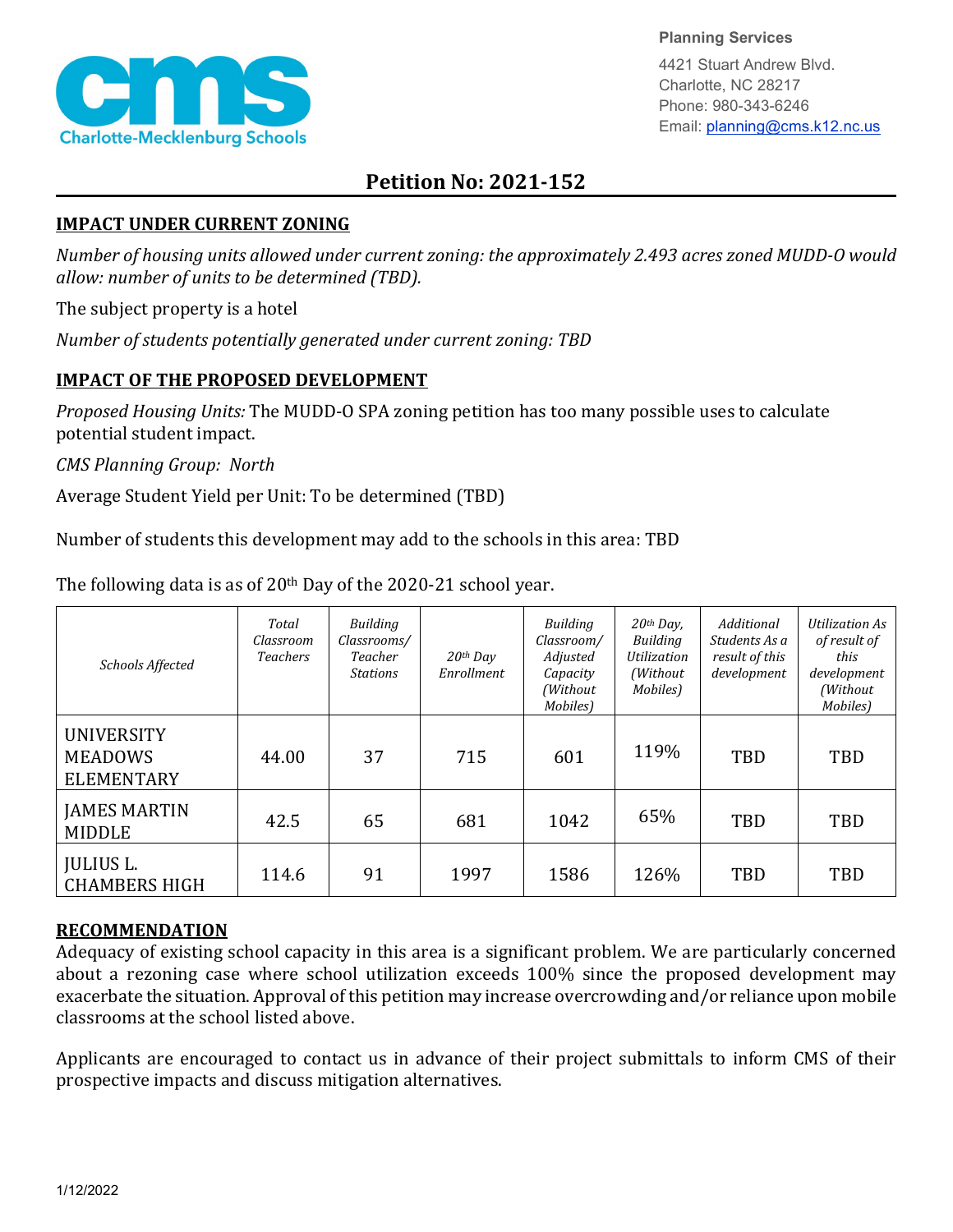

4421 Stuart Andrew Blvd. Charlotte, NC 28217 Phone: 980-343-6246 Email: planning@cms.k12.nc.us

| November 2018 to October 2021 is 2258 students. |                 |                  |                                             |                 |  |  |  |
|-------------------------------------------------|-----------------|------------------|---------------------------------------------|-----------------|--|--|--|
| <b>Planning</b>                                 |                 | Projected        |                                             | <b>Approval</b> |  |  |  |
| Group                                           | <b>Petition</b> | <b>Students</b>  | <b>Petitioner</b>                           | <b>Date</b>     |  |  |  |
| North                                           | 2018-116        | 3                | JDSI, LLC                                   | 2019-01-22      |  |  |  |
| North                                           | 2018-115        | 42               | JDSI, LLC                                   | 2019-02-18      |  |  |  |
| North                                           | 2018-134        | 39               | <b>HHHunt</b>                               | 2019-03-18      |  |  |  |
| North                                           | 2018-140        | 11               | Profile Management LLC                      | 2019-03-18      |  |  |  |
| North                                           | 2019-010        | 111              | <b>JDSI, LLC</b>                            | 2019-04-15      |  |  |  |
| North                                           | 2018-132        | 33               | <b>Alliance Residential Company</b>         | 2019-05-20      |  |  |  |
| North                                           | 2018-128        | 16               | <b>James Poutier</b>                        | 2019-09-16      |  |  |  |
| North                                           | 2019-039        | 131              | Dependable Development, Inc                 | 2019-09-16      |  |  |  |
| North                                           | 2019-061        | 35               | Davis Development, Inc.                     | 2019-10-21      |  |  |  |
| North                                           | 2019-078        | 162              | <b>Charter Properties, Inc.</b>             | 2019-11-18      |  |  |  |
| North                                           | 2019-032        | 74               | US Developments, Inc                        | 2019-11-18      |  |  |  |
| North                                           | 2018-092        | 32               | <b>Contravest Development Partners, LLC</b> | 2019-12-16      |  |  |  |
| North                                           | 2019-071        | 162              | FH 1524 Sunset Road, LLC                    | 2019-12-20      |  |  |  |
| North                                           | 2019-072        | 104              | Ardent Acquisitions, LLC                    | 2019-12-21      |  |  |  |
| North                                           | 2019-108        | 22               | J.S. & Associates                           | 2019-12-24      |  |  |  |
| North                                           | 2019-131        | 18               | <b>Red Cedar Capital Partners</b>           | 2020-01-21      |  |  |  |
| North                                           | 2019-137        | 16               | <b>Kinger Homes</b>                         | 2020-01-21      |  |  |  |
| North                                           | 2019-105        | 25               | The Greenstone Group, LLC                   | 2020-02-17      |  |  |  |
| North                                           | 2019-151        | 37               | Longbranch Development                      | 2020-02-17      |  |  |  |
| North                                           | 2019-144        | 22               | York Acquisitions, LLC                      | 2020-03-16      |  |  |  |
| North                                           | 2019-157        | 35               | <b>ABP Development LLC</b>                  | 2020-03-16      |  |  |  |
| North                                           | 2019-164        | $\overline{2}$   | PDAN Holdings, LLC                          | 2020-03-16      |  |  |  |
| North                                           | 2019-169        | 32               | Thompson Thrift                             | 2020-03-16      |  |  |  |
| North                                           | 2019-181        | 9                | Woda Cooper Development, Inc                | 2020-05-18      |  |  |  |
| North                                           | 2020-008        | 10               | RK Investments Charlotte, LLC               | 2020-06-15      |  |  |  |
| North                                           | 2019-177        | 23               | <b>Encore Real Estate</b>                   | 2020-07-20      |  |  |  |
| North                                           | 2020-012        | 34               | Bowman Sumner, LLC                          | 2020-07-20      |  |  |  |
| North                                           | 2019-160        | 83               | Meritage Homes of the Carolinas, Inc        | 2020-08-10      |  |  |  |
| North                                           | 2019-168        | 41               | <b>Suncrest Real Estate and Land</b>        | 2020-09-21      |  |  |  |
| North                                           | 2019-184        | $\boldsymbol{0}$ | <b>Taft Mills Group</b>                     | 2020-09-21      |  |  |  |
| North                                           | 2020-048        | 52               | <b>Flournoy Development Group</b>           | 2020-09-21      |  |  |  |
| North                                           | 2020-051        | 15               | M/I Homes of Charlotte, LLC                 | 2020-09-21      |  |  |  |
| North                                           | 2020-035        | 80               | <b>CCP University LLC</b>                   | 2020-10-19      |  |  |  |
| North                                           | 2020-055        | 36               | RangeWater Real Estate                      | 2020-10-19      |  |  |  |
| North                                           | 2020-075        | 22               | <b>Mattamy Homes</b>                        | 2020-10-19      |  |  |  |
| North                                           | 2020-084        | 11               | D. R. Horton                                | 2020-10-19      |  |  |  |
| North                                           | 2020-087        | 15               | Plainwood, LLC                              | 2020-10-19      |  |  |  |

In the North Planning Group, the projected student impact from approved rezonings from